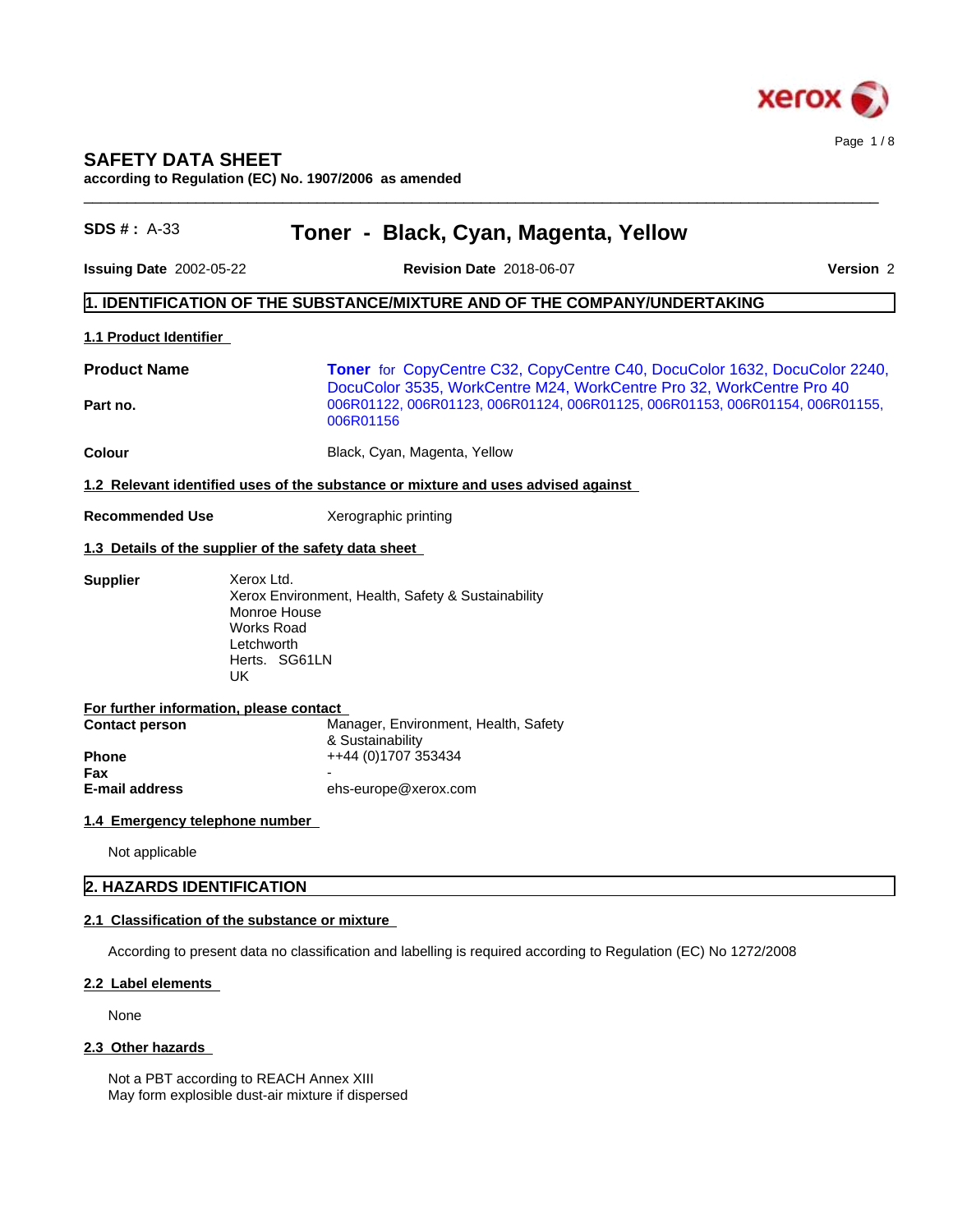

Page 2 / 8

# **SDS # :** A-33 **Toner - Black, Cyan, Magenta, Yellow**

 $\_$  ,  $\_$  ,  $\_$  ,  $\_$  ,  $\_$  ,  $\_$  ,  $\_$  ,  $\_$  ,  $\_$  ,  $\_$  ,  $\_$  ,  $\_$  ,  $\_$  ,  $\_$  ,  $\_$  ,  $\_$  ,  $\_$  ,  $\_$  ,  $\_$  ,  $\_$  ,  $\_$  ,  $\_$  ,  $\_$  ,  $\_$  ,  $\_$  ,  $\_$  ,  $\_$  ,  $\_$  ,  $\_$  ,  $\_$  ,  $\_$  ,  $\_$  ,  $\_$  ,  $\_$  ,  $\_$  ,  $\_$  ,  $\_$  ,

**Issuing Date** 2002-05-22 **Revision Date** 2018-06-07 **Version** 2

 $\_$  ,  $\_$  ,  $\_$  ,  $\_$  ,  $\_$  ,  $\_$  ,  $\_$  ,  $\_$  ,  $\_$  ,  $\_$  ,  $\_$  ,  $\_$  ,  $\_$  ,  $\_$  ,  $\_$  ,  $\_$  ,  $\_$  ,  $\_$  ,  $\_$  ,  $\_$  ,  $\_$  ,  $\_$  ,  $\_$  ,  $\_$  ,  $\_$  ,  $\_$  ,  $\_$  ,  $\_$  ,  $\_$  ,  $\_$  ,  $\_$  ,  $\_$  ,  $\_$  ,  $\_$  ,  $\_$  ,  $\_$  ,  $\_$  ,

## **3. COMPOSITION/INFORMATION ON INGREDIENTS**

## **3.2 Mixtures**

This formulation represents multiple colors and the component list includes multiple pigments. The actual toner formulation for each color will differ only in the pigment used.

| <b>Chemical Name</b> | Weight %  | CAS No.     | <b>EC-No</b> | <b>Classification (Reg.)</b> | Hazard            | <b>REACH Registration</b> |
|----------------------|-----------|-------------|--------------|------------------------------|-------------------|---------------------------|
|                      |           |             |              | 1272/2008)                   | <b>Statements</b> | <b>Number</b>             |
| Polymer              | 60-70     | 292629-36-8 | Not listed   | $\sim$ $-$                   | $- -$             | $\sim$                    |
| Ferrite              | $15 - 20$ | 66402-68-4  | 266-340-9    | $- -$                        | $\sim$ $\sim$     | $- -$                     |
| Polyethylene         | $5 - 10$  | 9002-88-4   | Listed       | $- -$                        | $\sim$ $\sim$     | $\sim$ $\sim$             |
| Red pigment          | $0 - 10$  | 51920-12-8  | 257-515-0    | $- -$                        | $\sim$ $\sim$     | $\overline{\phantom{a}}$  |
| Carbon black         | $0 - 10$  | 1333-86-4   | 215-609-9    | $- -$                        | $\sim$ $\sim$     | 01-2119384822-32-0065     |
| Yellow pigment       | $0 - 10$  | 6358-31-2   | 228-768-4    | $- -$                        | $\sim$ $\sim$     | $\overline{\phantom{m}}$  |
| Cyan Pigment         | $0 - 10$  | 147-14-8    | 205-685-1    | $\overline{\phantom{m}}$     | $\sim$ $\sim$     | 01-2119458771-32-0044     |
| Amorphous silica     | $<$ 5     | 7631-86-9   | 231-545-4    | $\sim$ $\sim$                | $\sim$ $\sim$     | $\overline{\phantom{a}}$  |
| Magenta pigment      | $0 - 10$  | 980-26-7    | 213-561-3    | $- -$                        | $\sim$ $\sim$     | 01-2119456804-33-0008     |
| Titanium dioxide     | <1        | 13463-67-7  | 236-675-5    | $- -$                        | $\sim$ $\sim$     | $- -$                     |

"--" indicates no classification or hazard statements apply.

#### **Note**

Components marked as "Not Listed" are exempt from registration.

"--" indicates no classification or hazard statements apply.

Where no REACH registration number is listed, it is considered confidential to the Only Representative.

## **4. FIRST AID MEASURES**

### **4.1 Description of first aid measures**

| <b>General advice</b> | For external use only. When symptoms persist or in all cases of doubt seek medical advice.<br>Show this safety data sheet to the doctor in attendance. |
|-----------------------|--------------------------------------------------------------------------------------------------------------------------------------------------------|
| Eye contact           | Immediately flush with plenty of water. After initial flushing, remove any contact lenses and<br>continue flushing for at least 15 minutes             |
| <b>Skin contact</b>   | Wash skin with soap and water                                                                                                                          |
| <b>Inhalation</b>     | Move to fresh air                                                                                                                                      |
| Ingestion             | Rinse mouth with water and afterwards drink plenty of water or milk                                                                                    |
|                       |                                                                                                                                                        |

### **4.2 Most important symptoms and effects, both acute and delayed**

| <b>Acute toxicity</b>   |                                                       |  |
|-------------------------|-------------------------------------------------------|--|
| Eyes                    | No known effect                                       |  |
| <b>Skin</b>             | No known effect                                       |  |
| <b>Inhalation</b>       | No known effect                                       |  |
| Ingestion               | No known effect                                       |  |
| <b>Chronic effects</b>  |                                                       |  |
| <b>Chronic toxicity</b> | No known effects under normal use conditions          |  |
| <b>Main symptoms</b>    | Overexposure may cause:                               |  |
|                         | mild respiratory irritation similar to nuisance dust. |  |

#### **4.3 Indication of immediate medical attention and special treatment needed**

| <b>Protection of first-aiders</b> | No special protective equipment required |
|-----------------------------------|------------------------------------------|
| Notes to physician                | Treat symptomatically                    |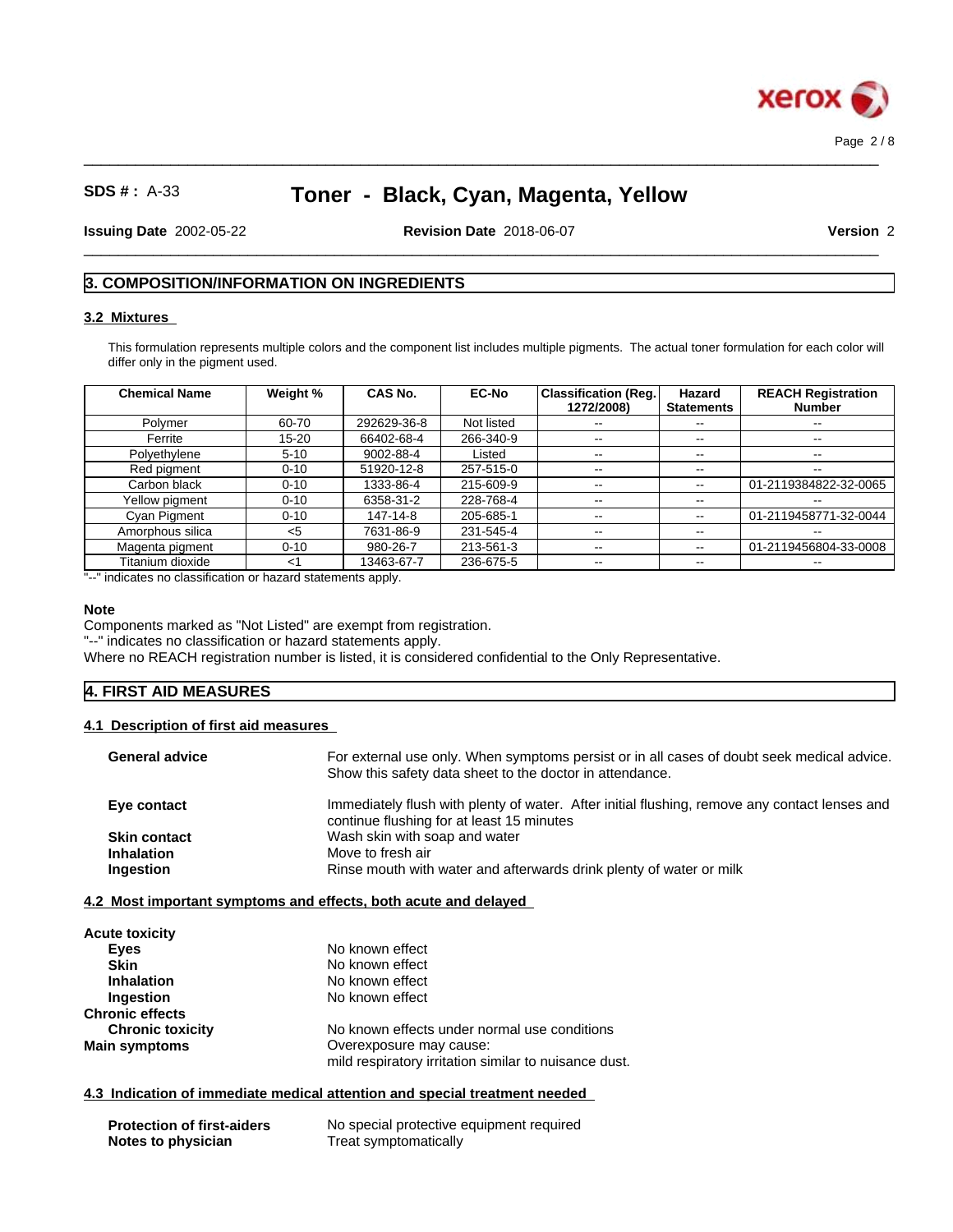

**Issuing Date** 2002-05-22 **Revision Date** 2018-06-07 **Version** 2

 $\_$  ,  $\_$  ,  $\_$  ,  $\_$  ,  $\_$  ,  $\_$  ,  $\_$  ,  $\_$  ,  $\_$  ,  $\_$  ,  $\_$  ,  $\_$  ,  $\_$  ,  $\_$  ,  $\_$  ,  $\_$  ,  $\_$  ,  $\_$  ,  $\_$  ,  $\_$  ,  $\_$  ,  $\_$  ,  $\_$  ,  $\_$  ,  $\_$  ,  $\_$  ,  $\_$  ,  $\_$  ,  $\_$  ,  $\_$  ,  $\_$  ,  $\_$  ,  $\_$  ,  $\_$  ,  $\_$  ,  $\_$  ,  $\_$  ,

 $\_$  ,  $\_$  ,  $\_$  ,  $\_$  ,  $\_$  ,  $\_$  ,  $\_$  ,  $\_$  ,  $\_$  ,  $\_$  ,  $\_$  ,  $\_$  ,  $\_$  ,  $\_$  ,  $\_$  ,  $\_$  ,  $\_$  ,  $\_$  ,  $\_$  ,  $\_$  ,  $\_$  ,  $\_$  ,  $\_$  ,  $\_$  ,  $\_$  ,  $\_$  ,  $\_$  ,  $\_$  ,  $\_$  ,  $\_$  ,  $\_$  ,  $\_$  ,  $\_$  ,  $\_$  ,  $\_$  ,  $\_$  ,  $\_$  ,

## **5. FIREFIGHTING MEASURES**

#### **5.1 Extinguishing media**

**Suitable extinguishing media** Use water spray or fog; do not use straight streams, Foam

**Unsuitable extinguishing media** Do not use a solid water stream as it may scatterand spread fire

### **5.2 Special hazards arising from the substance or mixture**

**Hazardous combustion products**Hazardous decomposition products due to incomplete combustion, Carbon oxides, Nitrogen oxides (NOx)

Fine dust dispersed in air, in sufficient concentrations, and in the presence of an ignition source is a potential dust explosion hazard

### **5.3 Advice for fire-fighters**

In the event of fire and/or explosion do not breathe fumes. Wear fire/flame resistant/retardant clothing. Use self-contained pressure-demand breathing apparatus if needed to prevent exposure to smoke or airborne toxins. Wear self-contained breathing apparatus and protective suit.

#### **Other information**

| <b>Flammability</b> | Not flammable  |
|---------------------|----------------|
| <b>Flash point</b>  | Not applicable |

## **6. ACCIDENTAL RELEASE MEASURES**

#### **6.1 Personal precautions, protective equipment and emergency procedures**

Avoid breathing dust

#### **6.2 Environmental precautions**

No special environmental precautions required

## **6.3 Methods and material for containment and cleaning up**

| <b>Methods for containment</b> | Prevent dust cloud                                                                    |
|--------------------------------|---------------------------------------------------------------------------------------|
| Methods for cleaning up        | Use a vacuum cleaner to remove excess, then wash with COLD water. Hot water fuses the |
|                                | toner making it difficult to remove                                                   |

## **6.4 Reference to other sections**

The environmental impact of this product has not been fully investigated However, this preparation is not expected to present significant adverse environmental effects.

## **7. HANDLING AND STORAGE**

## **7.1 Precautions for safe handling**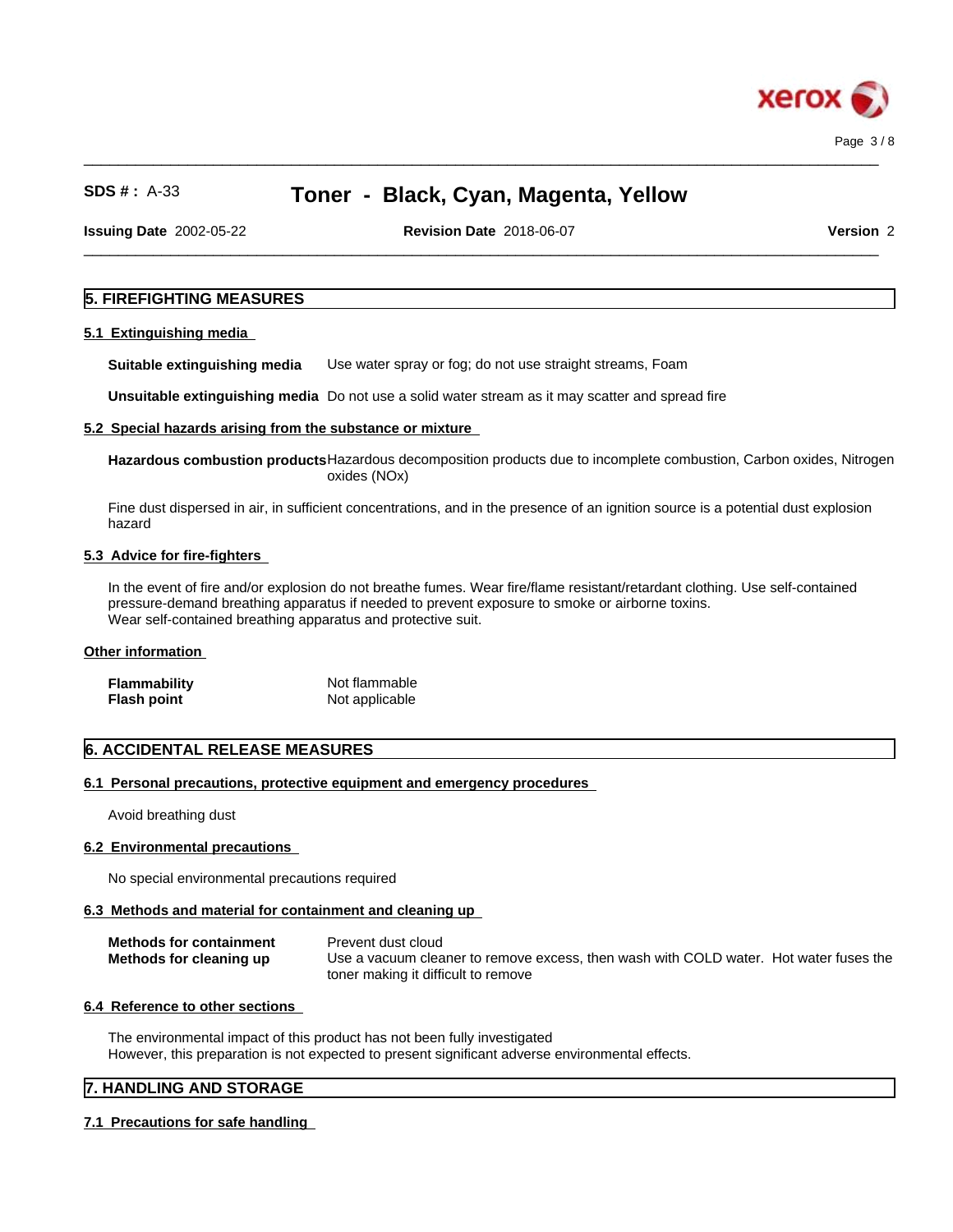

| $\sim$<br>2002-05-22<br><b>Issuinc</b><br>Date | $\sim$<br>2018-06-07<br><b>Date</b><br><b>Revision</b> | <b>rsion</b> |
|------------------------------------------------|--------------------------------------------------------|--------------|
|                                                |                                                        |              |

 $\_$  ,  $\_$  ,  $\_$  ,  $\_$  ,  $\_$  ,  $\_$  ,  $\_$  ,  $\_$  ,  $\_$  ,  $\_$  ,  $\_$  ,  $\_$  ,  $\_$  ,  $\_$  ,  $\_$  ,  $\_$  ,  $\_$  ,  $\_$  ,  $\_$  ,  $\_$  ,  $\_$  ,  $\_$  ,  $\_$  ,  $\_$  ,  $\_$  ,  $\_$  ,  $\_$  ,  $\_$  ,  $\_$  ,  $\_$  ,  $\_$  ,  $\_$  ,  $\_$  ,  $\_$  ,  $\_$  ,  $\_$  ,  $\_$  ,

Handle in accordance with good industrial hygiene and safety practice, Avoid dust accumulation in enclosed space, Prevent dust cloud

**Hygiene measures** None under normal use conditions

#### **7.2 Conditions for safe storage, including any incompatibilities**

Keep container tightly closed in a dry and well-ventilated place, Store at room temperature

#### **7.3 Specific end uses**

Xerographic printing

## **8. EXPOSURE CONTROLS/PERSONAL PROTECTION**

**8.1 Control parameters**

| <b>Xerox Exposure Limit</b> | 2.5 mg/m <sup>3</sup> (total dust)     |
|-----------------------------|----------------------------------------|
| <b>Xerox Exposure Limit</b> | $0.4 \text{ mg/m}^3$ (respirable dust) |

#### **8.2 Exposure controls**

| <b>Engineering measures</b> | None under normal use conditions |  |
|-----------------------------|----------------------------------|--|
|-----------------------------|----------------------------------|--|

**Personal protective equipment**

| <b>Eye/face protection</b>    | No special protective equipment required |
|-------------------------------|------------------------------------------|
| <b>Hand protection</b>        | No special protective equipment required |
| Skin and body protection      | No special protective equipment required |
| <b>Respiratory protection</b> | No special protective equipment required |
| <b>Thermal hazards</b>        | None under normal processing             |

**Environmental Exposure Controls** Keep out of drains, sewers, ditches and waterways

## **9. PHYSICAL AND CHEMICAL PROPERTIES**

| Appearance<br><b>Physical state</b><br><b>Colour</b>                                     | Powder<br>Solid<br><b>Black Cyan Magenta Yellow</b> | Odour<br><b>Odour threshold</b><br>рH | Faint<br>Not applicable<br>Not applicable |  |
|------------------------------------------------------------------------------------------|-----------------------------------------------------|---------------------------------------|-------------------------------------------|--|
| <b>Flash point</b>                                                                       | Not applicable                                      |                                       |                                           |  |
| <b>Melting / Freezing Point</b><br><b>Boiling point/boiling range</b><br>Softening point | Not determined<br>Not applicable<br>49 - 60 °C      | 120 - 140 °F                          |                                           |  |
| <b>Evaporation rate</b><br><b>Flammability</b><br><b>Flammability Limits in Air</b>      | Not applicable<br>Not flammable<br>Not applicable   |                                       |                                           |  |
| <b>Explosive Limits</b>                                                                  | No data available                                   |                                       |                                           |  |
| Vapour pressure                                                                          | Not applicable                                      |                                       |                                           |  |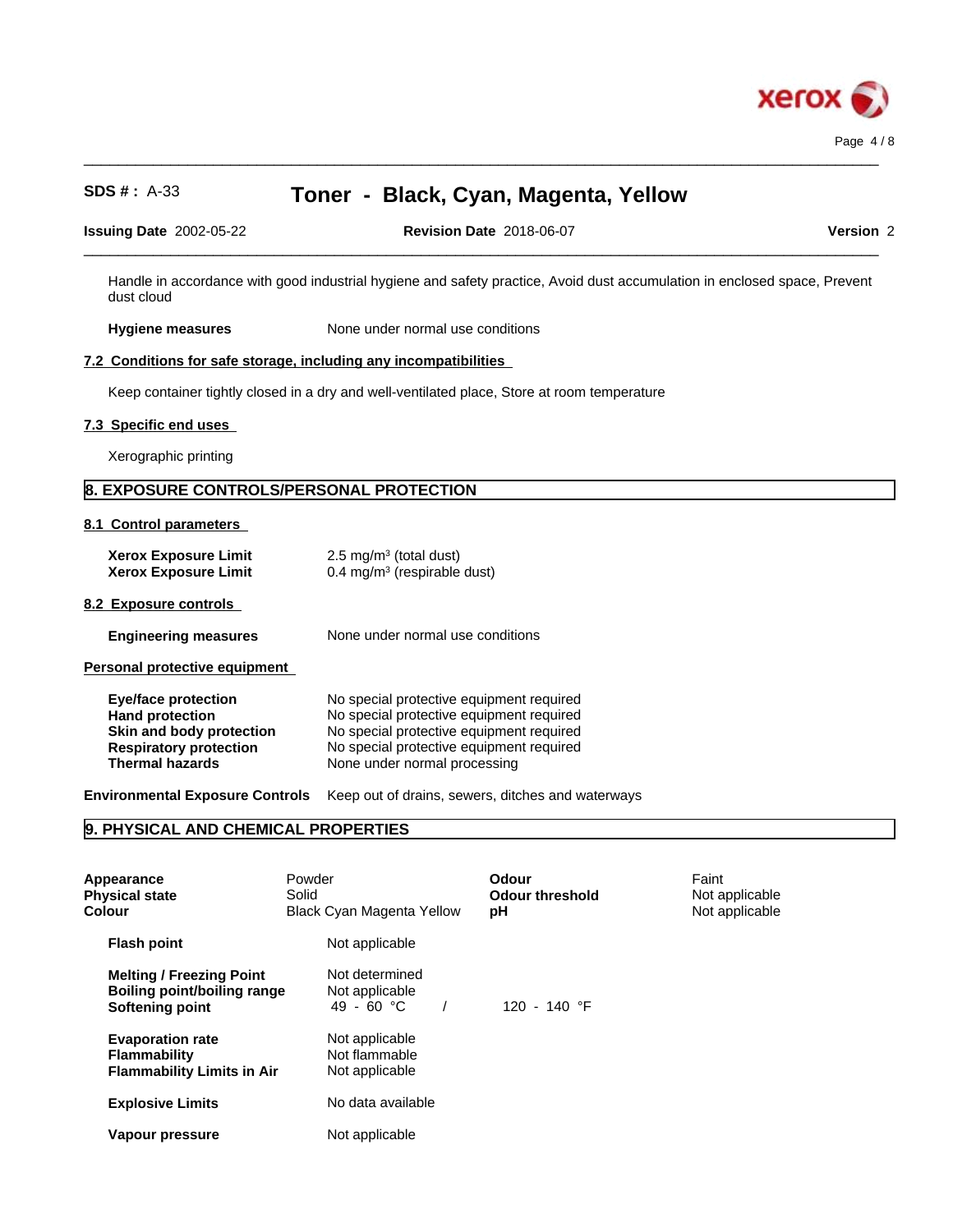

| <b>Issuing Date 2002-05-22</b>   | <b>Revision Date 2018-06-07</b><br>Version 2                                                                                                |  |
|----------------------------------|---------------------------------------------------------------------------------------------------------------------------------------------|--|
| Vapour density                   | Not applicable                                                                                                                              |  |
| <b>Specific gravity</b>          | $\sim$ 1                                                                                                                                    |  |
| <b>Water solubility</b>          | Negligible                                                                                                                                  |  |
| <b>Partition coefficient</b>     | Not applicable                                                                                                                              |  |
| <b>Autoignition temperature</b>  | Not applicable                                                                                                                              |  |
| <b>Decomposition temperature</b> | Not determined                                                                                                                              |  |
| <b>Viscosity</b>                 | Not applicable                                                                                                                              |  |
| <b>Explosive properties</b>      | Fine dust dispersed in air, in sufficient concentrations, and in the presence of an ignition<br>source is a potential dust explosion hazard |  |
| <b>Oxidising properties</b>      | Not applicable                                                                                                                              |  |
| 9.2 Other information            |                                                                                                                                             |  |

 $\_$  ,  $\_$  ,  $\_$  ,  $\_$  ,  $\_$  ,  $\_$  ,  $\_$  ,  $\_$  ,  $\_$  ,  $\_$  ,  $\_$  ,  $\_$  ,  $\_$  ,  $\_$  ,  $\_$  ,  $\_$  ,  $\_$  ,  $\_$  ,  $\_$  ,  $\_$  ,  $\_$  ,  $\_$  ,  $\_$  ,  $\_$  ,  $\_$  ,  $\_$  ,  $\_$  ,  $\_$  ,  $\_$  ,  $\_$  ,  $\_$  ,  $\_$  ,  $\_$  ,  $\_$  ,  $\_$  ,  $\_$  ,  $\_$  ,

None

## **10. STABILITY AND REACTIVITY**

#### **10.1 Reactivity**

No dangerous reaction known under conditions of normal use

#### **10.2 Chemical stability**

Stable under normal conditions

#### **10.3 Possibility of hazardous reactions**

| <b>Hazardous reactions</b>      | None under normal processing            |
|---------------------------------|-----------------------------------------|
| <b>Hazardous polymerisation</b> | Hazardous polymerisation does not occur |

#### **10.4 Conditions to avoid**

Prevent dust cloud, Fine dust dispersed in air, in sufficient concentrations, and in the presence of an ignition source is a potential dust explosion hazard

#### **10.5 Incompatible Materials**

None

#### **10.6 Hazardous decomposition products**

None under normal use

## **11. TOXICOLOGICAL INFORMATION**

*The toxicity data noted below is based on the test results of similar reprographic materials.*

#### **11.1 Information on toxicologicaleffects**

| Acute toxicity             |                                       |
|----------------------------|---------------------------------------|
| <b>Product Information</b> | ٠                                     |
| <b>Irritation</b>          | No skin irritation, No eye irritation |
| Oral LD50                  | $> 5$ q/kg (rat)                      |
| <b>Dermal LD50</b>         | $> 5$ g/kg (rabbit)                   |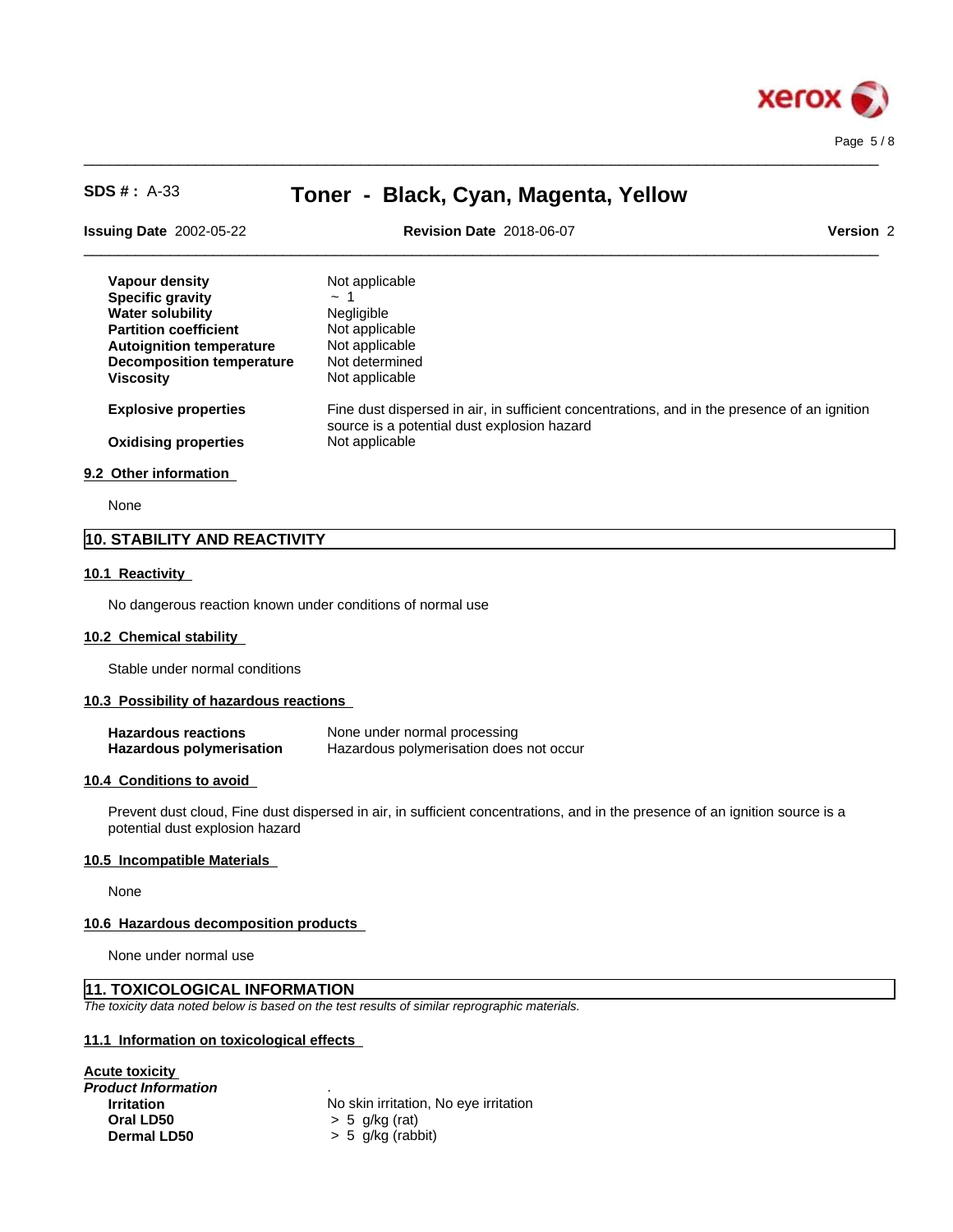

| <b>SDS #: A-33</b>                                                                                             | Toner - Black, Cyan, Magenta, Yellow                                                                                                                                                                                                                                                                                                                                                                                                                                                                                                                                                                                                                                                                                                                                                                                                                                |           |  |
|----------------------------------------------------------------------------------------------------------------|---------------------------------------------------------------------------------------------------------------------------------------------------------------------------------------------------------------------------------------------------------------------------------------------------------------------------------------------------------------------------------------------------------------------------------------------------------------------------------------------------------------------------------------------------------------------------------------------------------------------------------------------------------------------------------------------------------------------------------------------------------------------------------------------------------------------------------------------------------------------|-----------|--|
| <b>Issuing Date 2002-05-22</b>                                                                                 | <b>Revision Date 2018-06-07</b>                                                                                                                                                                                                                                                                                                                                                                                                                                                                                                                                                                                                                                                                                                                                                                                                                                     | Version 2 |  |
| <b>LC50 Inhalation</b>                                                                                         | $> 5$ mg/L (rat, 4 hr)                                                                                                                                                                                                                                                                                                                                                                                                                                                                                                                                                                                                                                                                                                                                                                                                                                              |           |  |
| <b>Chronic toxicity</b>                                                                                        |                                                                                                                                                                                                                                                                                                                                                                                                                                                                                                                                                                                                                                                                                                                                                                                                                                                                     |           |  |
| <b>Product Information</b>                                                                                     |                                                                                                                                                                                                                                                                                                                                                                                                                                                                                                                                                                                                                                                                                                                                                                                                                                                                     |           |  |
| <b>Chronic effects</b><br>Carcinogenicity                                                                      | No known effects under normal use conditions<br>See "Other Information" in this section.                                                                                                                                                                                                                                                                                                                                                                                                                                                                                                                                                                                                                                                                                                                                                                            |           |  |
| <b>Other information</b>                                                                                       | The IARC (International Agency for Research on Cancer) has listed carbon black as<br>"possibly carcinogenic to humans". However, Xerox has concluded that the presence of<br>carbon black in this mixture does not present a health hazard. The IARC classification is<br>based on studies evaluating pure, "free" carbon black. In contrast, toner is a formulation<br>composed of specially prepared polymer and a small amount of carbon black (or other<br>pigment). In the process of making toner, the small amount of carbon black becomes<br>encapsulated within a matrix. Xeroxhas performed extensive testing of toner, including a<br>chronic bioassay (test for potential carcinogenicity). Exposure to toner did not produce<br>evidence of cancer in exposed animals. The results were submitted to regulatory agencies<br>and published extensively. |           |  |
|                                                                                                                | The IARC (International Agency for Research on Cancer) has listed titanium dioxide as<br>"possibly carcinogenic to humans". However, Xerox has concluded that the presence of<br>titanium dioxide in this mixture does not present a health hazard. The IARC classification is<br>based on studies in rats using high concentrations of pure, unbound TiO2 particles of<br>respirable size. The Titanium Dioxide Industry REACH Consortium have concluded that<br>these effects were species-specific, attributable to lung overload and not specific to TiO2,<br>i.e. similar effects would also be seen for other low solubility dusts. Toxicological and<br>epidemiological studies do not suggest a carcinogenic effects in humans. In addition, the<br>titanium dioxide in this mixture is encapsulated in a matrix or bound to the surface of the<br>toner.   |           |  |
| Other toxic effects                                                                                            |                                                                                                                                                                                                                                                                                                                                                                                                                                                                                                                                                                                                                                                                                                                                                                                                                                                                     |           |  |
| <b>Product Information</b><br><b>Sensitisation</b><br><b>Mutagenic effects</b><br><b>Reproductive toxicity</b> | No sensitisation responses were observed<br>Not mutagenic in AMES Test<br>This product does not contain any known or suspected reproductive hazards                                                                                                                                                                                                                                                                                                                                                                                                                                                                                                                                                                                                                                                                                                                 |           |  |
| <b>Target organ effects</b>                                                                                    | None known                                                                                                                                                                                                                                                                                                                                                                                                                                                                                                                                                                                                                                                                                                                                                                                                                                                          |           |  |
| Other adverse effects<br><b>Aspiration Hazard</b>                                                              | None known<br>Not applicable                                                                                                                                                                                                                                                                                                                                                                                                                                                                                                                                                                                                                                                                                                                                                                                                                                        |           |  |

 $\_$  ,  $\_$  ,  $\_$  ,  $\_$  ,  $\_$  ,  $\_$  ,  $\_$  ,  $\_$  ,  $\_$  ,  $\_$  ,  $\_$  ,  $\_$  ,  $\_$  ,  $\_$  ,  $\_$  ,  $\_$  ,  $\_$  ,  $\_$  ,  $\_$  ,  $\_$  ,  $\_$  ,  $\_$  ,  $\_$  ,  $\_$  ,  $\_$  ,  $\_$  ,  $\_$  ,  $\_$  ,  $\_$  ,  $\_$  ,  $\_$  ,  $\_$  ,  $\_$  ,  $\_$  ,  $\_$  ,  $\_$  ,  $\_$  ,

# **12. ECOLOGICAL INFORMATION**

## **12.1 Toxicity**

On available data, the mixture / preparation is not harmful to aquatic life

## **12.2 Persistence and degradability**

Not readily biodegradable

## **12.3 Bioaccumulative potential**

Bioaccumulation is unlikely

**12.4 Mobility in soil**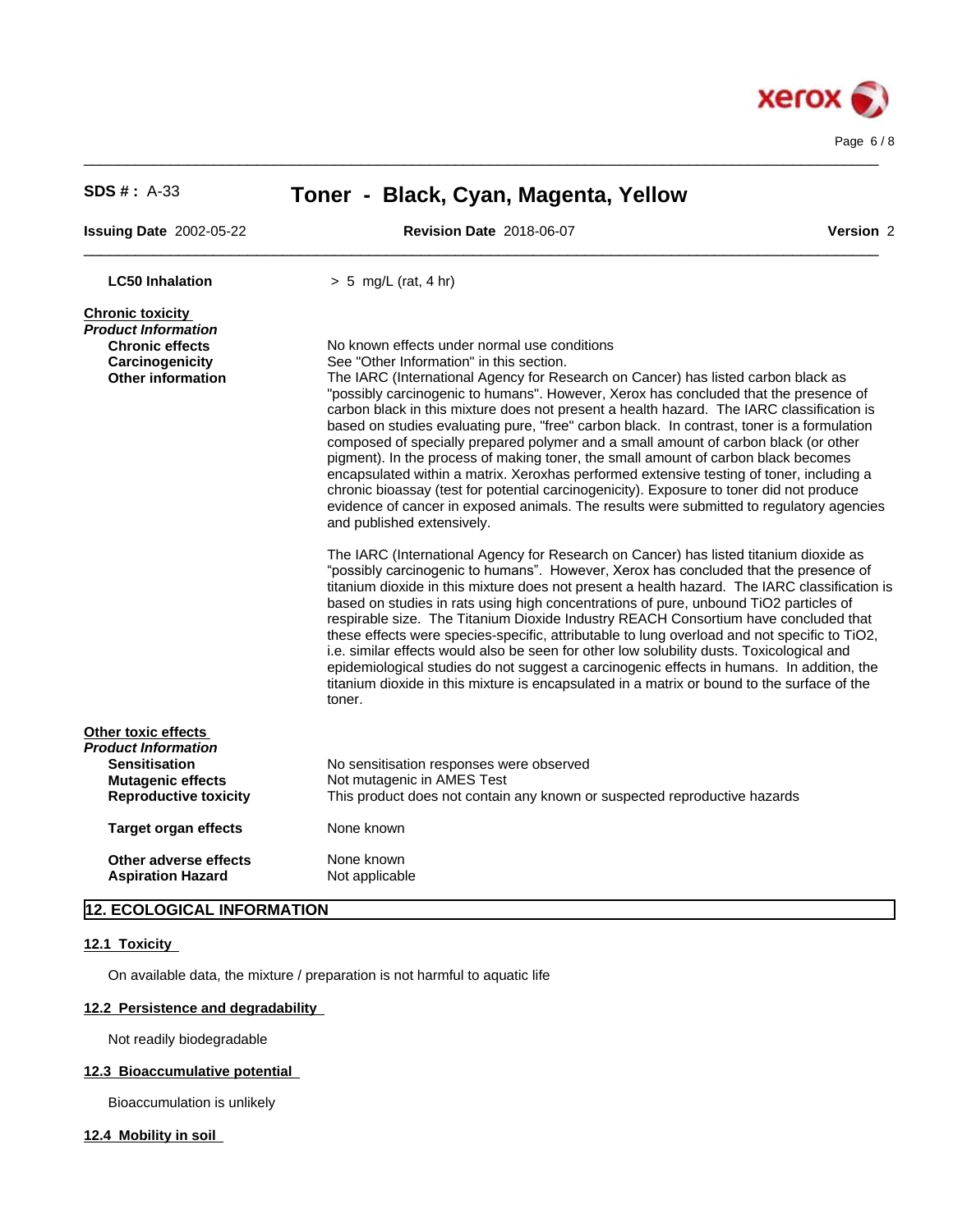

**Issuing Date** 2002-05-22 **Revision Date** 2018-06-07 **Version** 2

 $\_$  ,  $\_$  ,  $\_$  ,  $\_$  ,  $\_$  ,  $\_$  ,  $\_$  ,  $\_$  ,  $\_$  ,  $\_$  ,  $\_$  ,  $\_$  ,  $\_$  ,  $\_$  ,  $\_$  ,  $\_$  ,  $\_$  ,  $\_$  ,  $\_$  ,  $\_$  ,  $\_$  ,  $\_$  ,  $\_$  ,  $\_$  ,  $\_$  ,  $\_$  ,  $\_$  ,  $\_$  ,  $\_$  ,  $\_$  ,  $\_$  ,  $\_$  ,  $\_$  ,  $\_$  ,  $\_$  ,  $\_$  ,  $\_$  ,

 $\_$  ,  $\_$  ,  $\_$  ,  $\_$  ,  $\_$  ,  $\_$  ,  $\_$  ,  $\_$  ,  $\_$  ,  $\_$  ,  $\_$  ,  $\_$  ,  $\_$  ,  $\_$  ,  $\_$  ,  $\_$  ,  $\_$  ,  $\_$  ,  $\_$  ,  $\_$  ,  $\_$  ,  $\_$  ,  $\_$  ,  $\_$  ,  $\_$  ,  $\_$  ,  $\_$  ,  $\_$  ,  $\_$  ,  $\_$  ,  $\_$  ,  $\_$  ,  $\_$  ,  $\_$  ,  $\_$  ,  $\_$  ,  $\_$  ,

Insoluble in water

### **12.5 Results of PBT and vPvB assessment**

Not a PBT according to REACH Annex XIII

### **12.6 Other adverse effects**

Presents little or no hazard to the environment

| <b>13. DISPOSAL CONSIDERATIONS</b> |                                                                                                                                                                             |  |
|------------------------------------|-----------------------------------------------------------------------------------------------------------------------------------------------------------------------------|--|
| 13.1 Waste treatment methods       |                                                                                                                                                                             |  |
| <b>Waste Disposal Method</b>       | Can be landfilled or incinerated, when in compliance with local regulations<br>If incineration is to be carried out, care must be exercised to prevent dust clouds forming. |  |
| <b>EWC Waste Disposal No.</b>      | 08 03 18                                                                                                                                                                    |  |
| <b>Other information</b>           | Although toner is not an aquatic toxin, microplastics may be a physical hazard to aquatic life<br>and should not be allowed to enter drains, sewers, or waterways.          |  |

## **14. TRANSPORT INFORMATION**

### **14.1 UN/ID No**

Not regulated

## **14.2 Proper shipping name**

Not regulated

## **14.3 Transport hazard class(es)**

Not classified

## **14.4 Packing Group**

Not applicable

## **14.5 Environmental hazards**

Presents little or no hazard to the environment

#### **14.6 Special precautions for users**

No special precautions are needed in handling this material

## **14.7 Transport in bulk according to MARPOL 73/78 and the IBC Code**

Not applicable